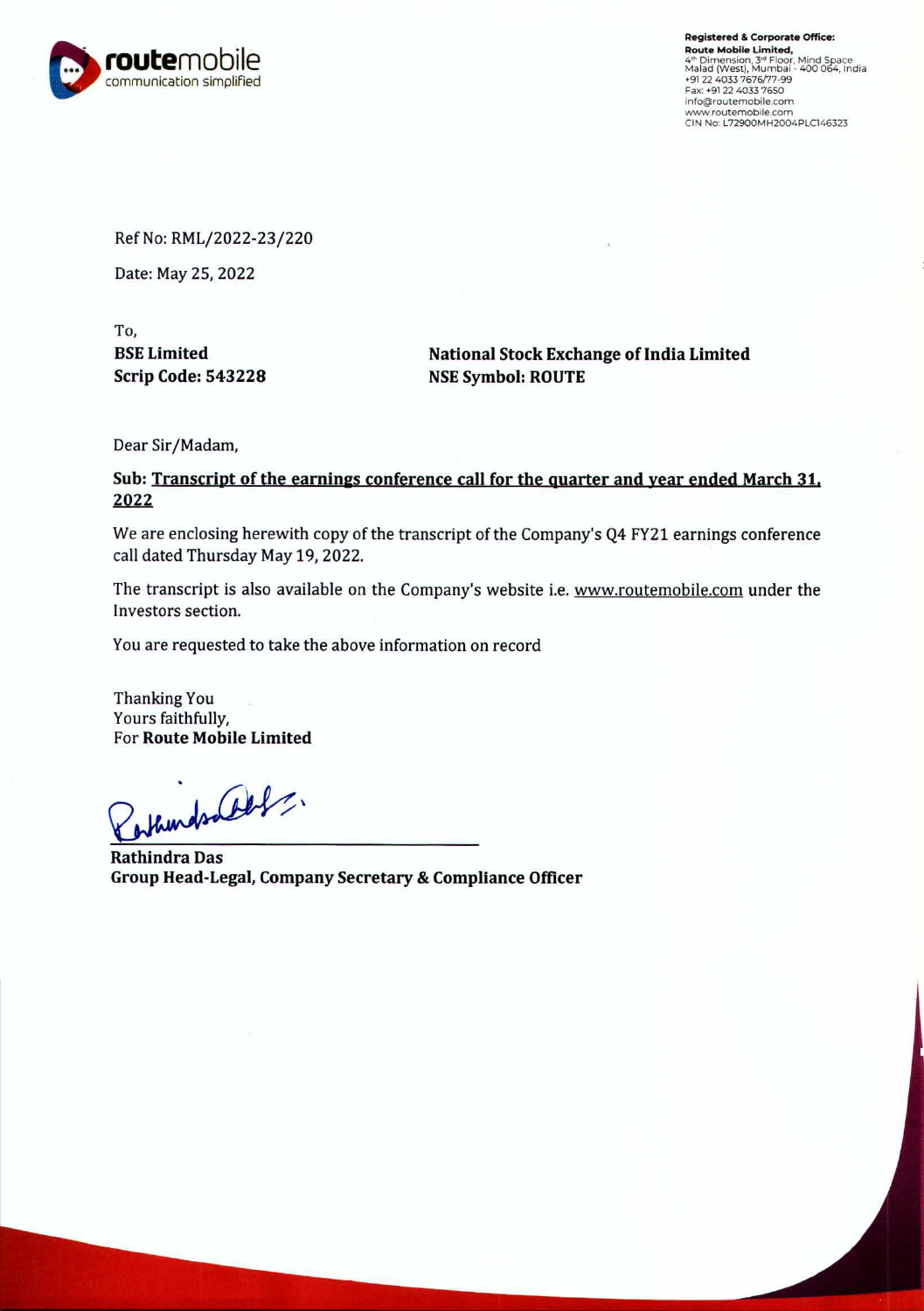

## **Route Mobile Limited Earnings Q4 & FY22 Earnings Conference Call May 19, 2022**

## **Management:**

- 1. Mr. Rajdipkumar Gupta Managing Director and Group CEO
- 2. Mr. Gautam Badalia. Group Chief Strategy Officer & Chief Investor Relations Officer
- 3. Mr. Suresh Jankar Chief Financial Officer
- 4. Mr. John Owen CEO Europe and America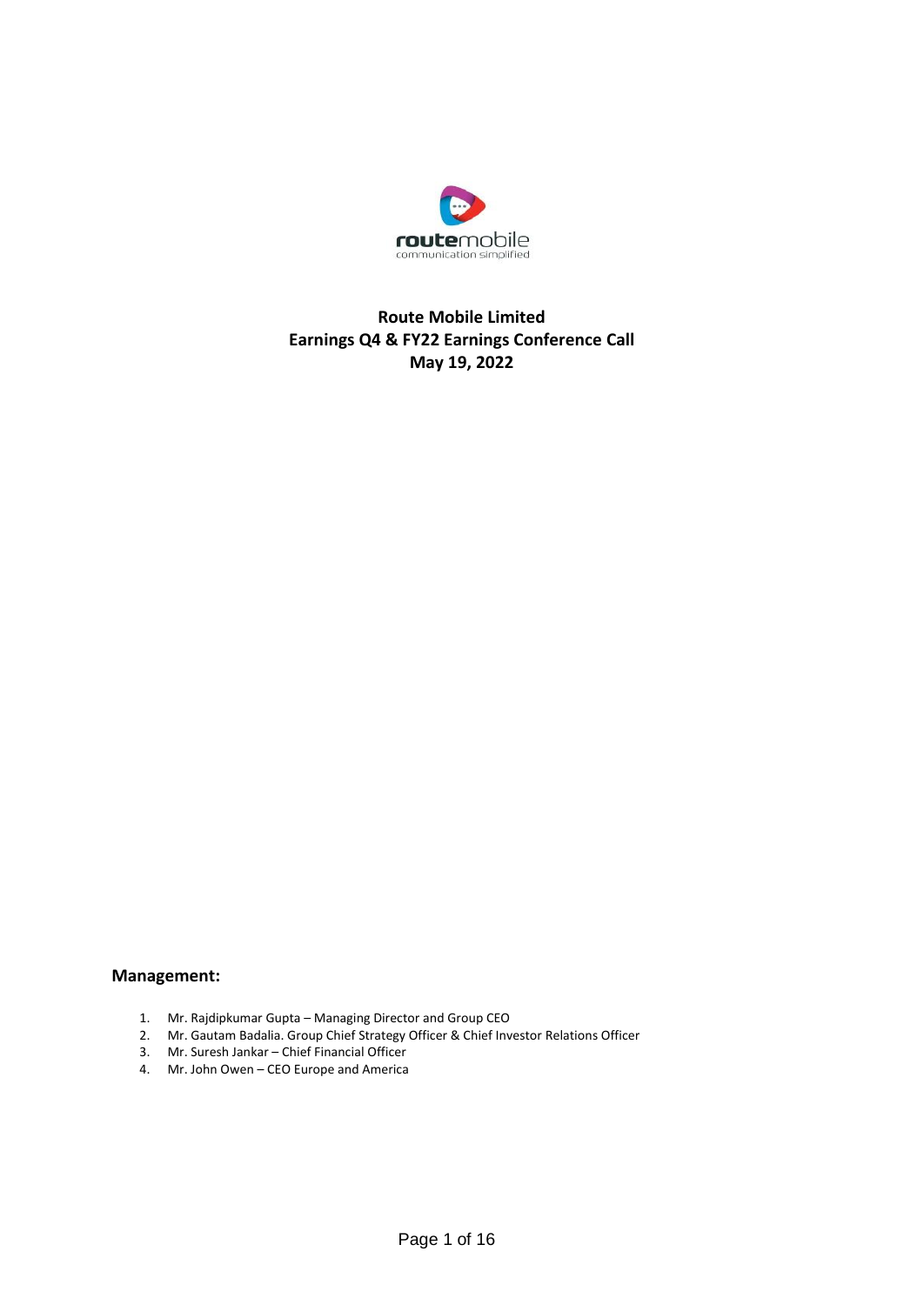

## **Route Mobile Limited Earnings Q4 & FY22 Earnings Conference Call May 19, 2022**

**Moderator:** Good evening, Ladies and gentlemen I am Margaret the moderator for this conference. Welcome to the conference call of Route Mobile Limited hosted by Concept Investor Relations to discuss its Q4 and FY22 Results.

> We have with us today Mr. Rajdipkumar Gupta – Managing Director and Group CEO, Mr. Gautam Badalia. Group Chief Strategy Officer & Chief Investor Relations Officer, Mr. Suresh Jankar – Chief Financial Officer and Mr. John Owen – CEO Europe and America.

> At this moment, all participants are in listen-only mode later we will conduct a question-andanswer session. At that time, if you have a question please press "\*" and "1" on your telephone keypad. Before we begin, I would like to remind that some of the statements made in today's earnings call maybe forward looking in nature and may involve certain risks and uncertainties. Kindly refer to Slide #2 of the presentation for their detailed disclaimer. Please note that this call is being recorded.

> If you need assistance during this conference call please signal the operator by pressing "\*" then "0"on your telephone keypad. I now hand the conference over to Mr. Rajdipkumar Gupta. Thank you and over to you, Sir.

**Rajdipkumar Gupta**: Thank you Margaret. Good evening everyone. I want to start by wishing all of you a good health and prosperity. We have had another strong quarter in fact we have yet again posted our best quarterly revenue. It gives me immense pleasure to highlight that we have outperformed our revenue growth guidance of 30% revenue growth in FY22. We have demonstrated our industry leading growth rate of 42% in FY22. Adjusted to our acquisition our organic revenue has grown by 33% year-on-year basis. Heading into FY23 we are already witnessing very strong growth momentum and we are confident of delivering it at least 40% year-on-year growth in FY23. The following are some of the key highlights of our quarter gone by. India continues to be very strong and important market for RML and we are aggressively gaining market share. We have on boarded number of large clients in the quarter gone by and including few large BFSI clients. Route Mobile (UK) Limited was listed one of the top three fastest growing Indian companies in United Kingdom. We completed the acquisition of MRM during the quarter gone by MRM acquisition will help, expand Route Mobile to reach to new geographies primarily in Europe, South Africa and Japan. We have recently signed business transfer agreement with Teledger to acquire DLT, trusted block chain and AI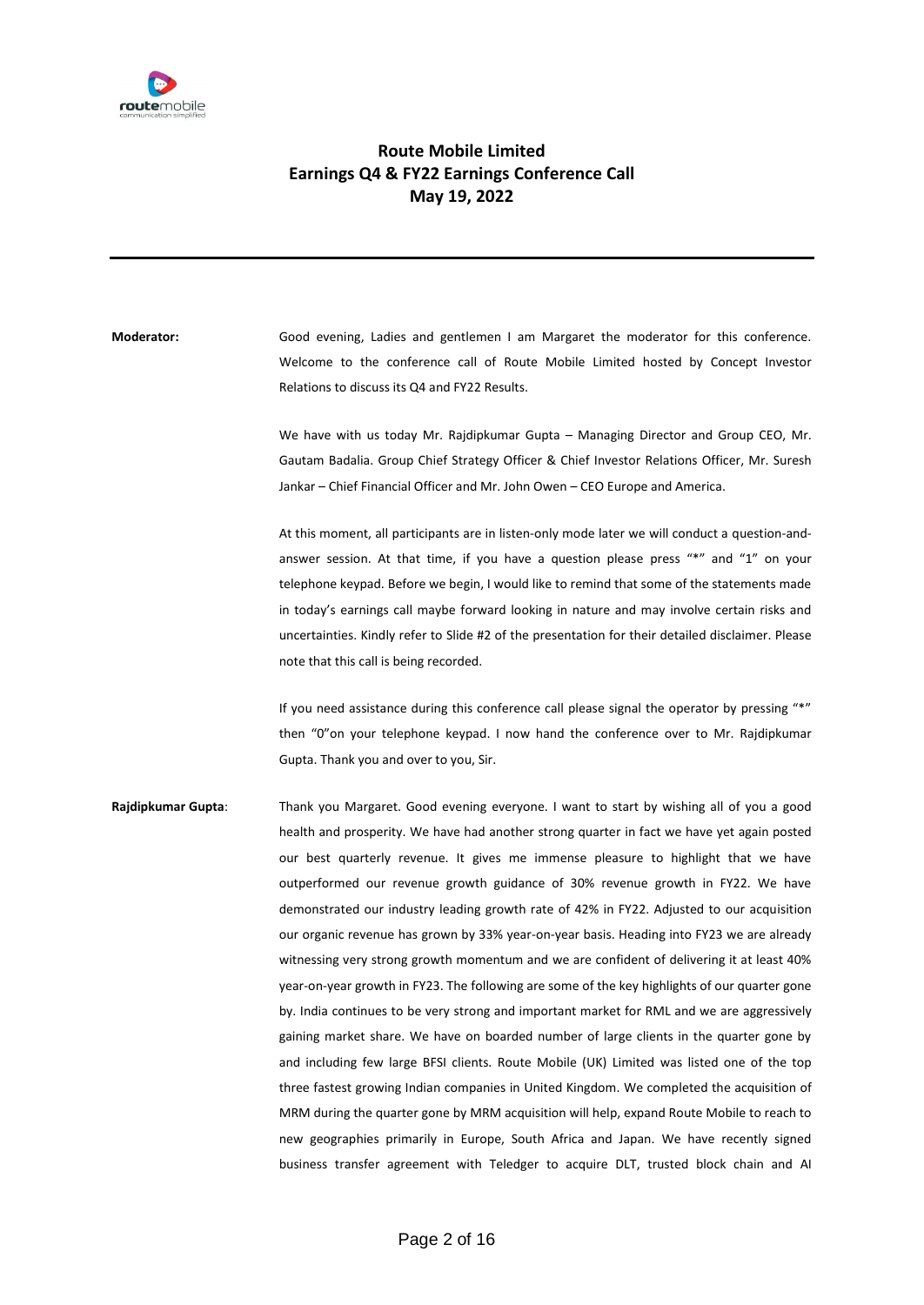

powered solution. The closure of this transaction is subject to competition of condition precedence including the outcome of an ongoing arbitration proceedings. Route Mobile Limited has also setup a dedicated SBU for short code, 10 DLC toll free messaging and intent to scale it globally for P2A messaging. We have signed three new firewall contracts in Q4 22. We participated in events like MWC Barcelona, GITEX Dubai and others. Further after almost two years of a pandemic we conduced our global team meet at Goa as a part of our AOP planning. Reward and recognition of our employees and the forum to socialize with our employees in person including the employees of the company acquired during the last two years. In terms of hiring, we have added 21 employees in Masivian to expand our reach in adjoining market like Mexico, Chile and Brazil. We believe this investment will start to yield result for us in Q3FY23 onwards in terms of deepening our penetration in Latin market. Now some of these measures have naturally had some impact on our operating overhead, but we believe margins will show markup improvement in fourth coming quarters. In terms of our EBITDA margins, we are confident of delivering a 150 basis point improvement in our EBITDA margin in FY23. In terms of our awards and recognitions Route Mobile won Gold at the 2021 Juniper Research report and finally based on our good performance in 2021-22 the board of director has approved a final dividend of INR Rs. 2 per share. I will now turn over to Mr. Gautam Badalia to take us through the financials. Thank you for your time.

**Gautam Badalia**: Thank you Mr. Rajdip Gupta. Good evening everyone hope you and your family are safe and fine. We have already uploaded our quarterly earning presentation on our website as well as the stock exchange websites hope you had a chance to go through them. We have also uploaded our follow on note today to just clarify certain one-off item, hope you had a chance to go through them as well. I will quickly summarize our financial and operating performance during Q4 FY22 and for the full year FY22 before opening the floor for Q&A. The key takeaway from our financial performance in Q4 FY22 has been the strong revenue growth momentum as highlighted by Mr. Rajdip Gupta. On a Y-o-Y basis you have demonstrated a revenue growth of 73% and on a QoQ basis we have demonstrated a revenue growth of 11%. In fact our exit monthly revenue run rate for the month of March 2022 was around INR 2,620 million and we believe FY23 will continue to witness similar growth momentum while there is seasonality in the business, but the endeavor will be to maintain the monthly run rate clocked in March 2022. In volume terms we processed over 18 billion billable transactions in Q4 which is again the highest quarterly billable volume process by us till date. As Mr. Rajdip Gupta highlighted we continue to gain significant market share in one of our very key markets that is India and in FY23 our revenues coming from termination in India both domestic and international should be northwards of \$USD 175 million. The contraction in EBITDA margins from 14.2% in Q4 FY21 and 13.7% in Q3 FY22 to 11.1% in Q4 FY22 is partially attributable to seasonality of the business especially of Masivian and certain one-off expenses. Q4 FY21 which incidentally happens to be Q1 CY22 for Masivian historically accounts for around 20% of their annual revenue and they have very high fixed overheads which is largely the human capital cost. As revenues ramp up operating leverage kicks in so as they head into the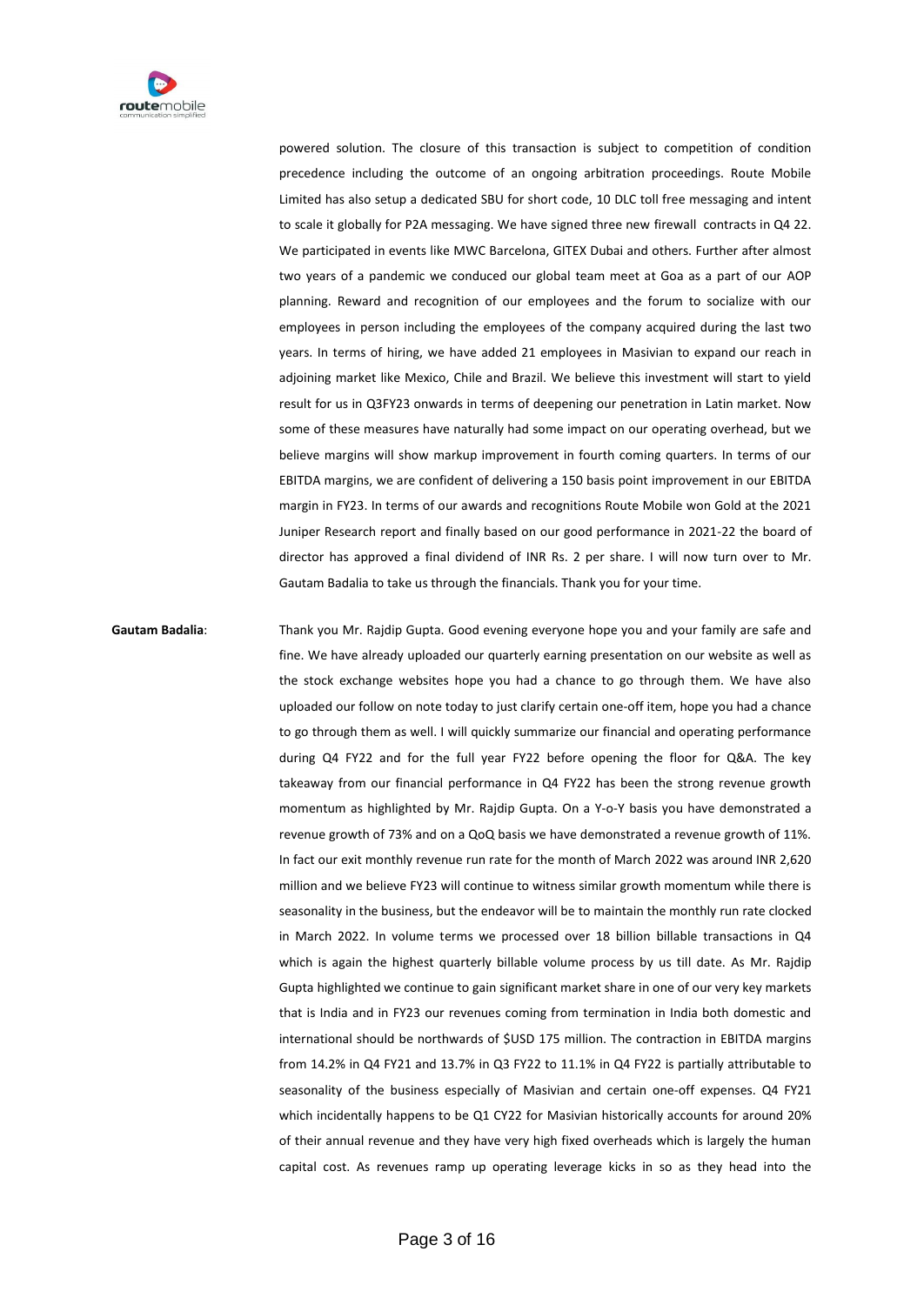

financial year the performance of the business starts to improve drastically. We have also uploaded an annexure highlighting the impact of this seasonality in the workings. Further we believe LATAM is a very high margin market and some of the micro markets within LATAM are massively under penetrated and are at this point in time undergoing digital transformation. Hence, we have invested in expanding our sales team in Chile, Mexico and Brazil which we have identified as key markets for growth within LATAM. The returns from this incremental investment should start accruing towards from Q3 FY23 onwards. Further, there were certain operating expenses which totaled to about 55 million in INR terms which pertain to the conferences events like MWC Barcelona, GITEX Dubai events and then annual global employee for the AOP planning, rewards and recognition for employees and within this we have also invited all the employees from the acquired entity. So, ideally all of this cost would have been incurred a provision for across the quarters, but the impact was they are only in Q4 FY22. So, to that extent we have kind of uploaded a note which captures the impact of aforesaid on our EBITDA margins for the quarter gone up. With this backdrop, let me walk you through our financial performance, in terms of Q4FY22 performance revenue from operations grew by 72.7% from INR 3,624 million in Q4 FY21 to INR 6,261 million in Q4 FY22. There was a sequential growth of 11.2%. Billable transaction increased from 9 billion in Q4 FY21 and 16 billion in Q3 FY22 to 18 billion in Q4 FY22. Average realization per billable transactions remained stable at 35 paisa in Q4 FY22 as compared to the last quarter. However, it reduced from 41 paisa in Q4 FY21 to 35 paisa owning to lower average realization per billable transaction in Masivian and lower email average realization. Gross profit margins remained stable at 21% in Q4 FY22. In terms of operating overhead there was also a non-cash charge of INR 95 million owning to the ESOPs that were granted in the previous quarter. Adjusted for that and some of the reasons mentioned above EBITDA grew by 35.3% from INR 515 million in Q4 FY21 to INR 697million in Q4 FY22. Sequentially EBITDA declined by 9.7% from INR 772 million in Q3 FY22 to INR 697 million in Q4 FY22 owning to reasons mentioned above. Effective tax rate for the quarter was 16% however because of tax refund received in 365 square and deferred tax credit, overall tax amount in Q4 was negative INR 0.6 million. Adjusted profit for tax grew by 59.2% from INR 398 million in Q4 FY21 to INR 634 million in Q4 FY22 as compared to INR 620 million in Q3 FY22. Adjusted profit margin was at 10.1% in Q4 FY22 as against 11% in Q3 FY22 and 11% in Q4 FY22. Now coming to the full year performance revenue from operations grew by 42.4% from INR 14,062 million in FY21 to INR 20,020 million in FY22. In terms of certain KPIs billable transactions increased from 32 billion in FY21 to 52 billion in FY22, average realizable per billable transaction was 38 paisa in FY22 as against 44 paisa in FY21 and this decline was pursuant to the lower realization in Masivian and the lower email average realization. We had a net revenue retention of 134% as highlighted in slide 21 of the earnings update. We added over a 180 new customers in Q4 FY22 across all products. Gross profit margin expanded from 19.7% in FY21 to 21% in FY22. EBITDA grew by 46.7% from 1,756 million in FY21 to 2,576 million in FY22. In terms of operating leverage EBITDA as a percentage of gross profit was 63% in FY21 and 61% in FY22. EBITDA margin expanded from 12.5% in FY21 to 12.9% in FY22. Effective tax rate for the full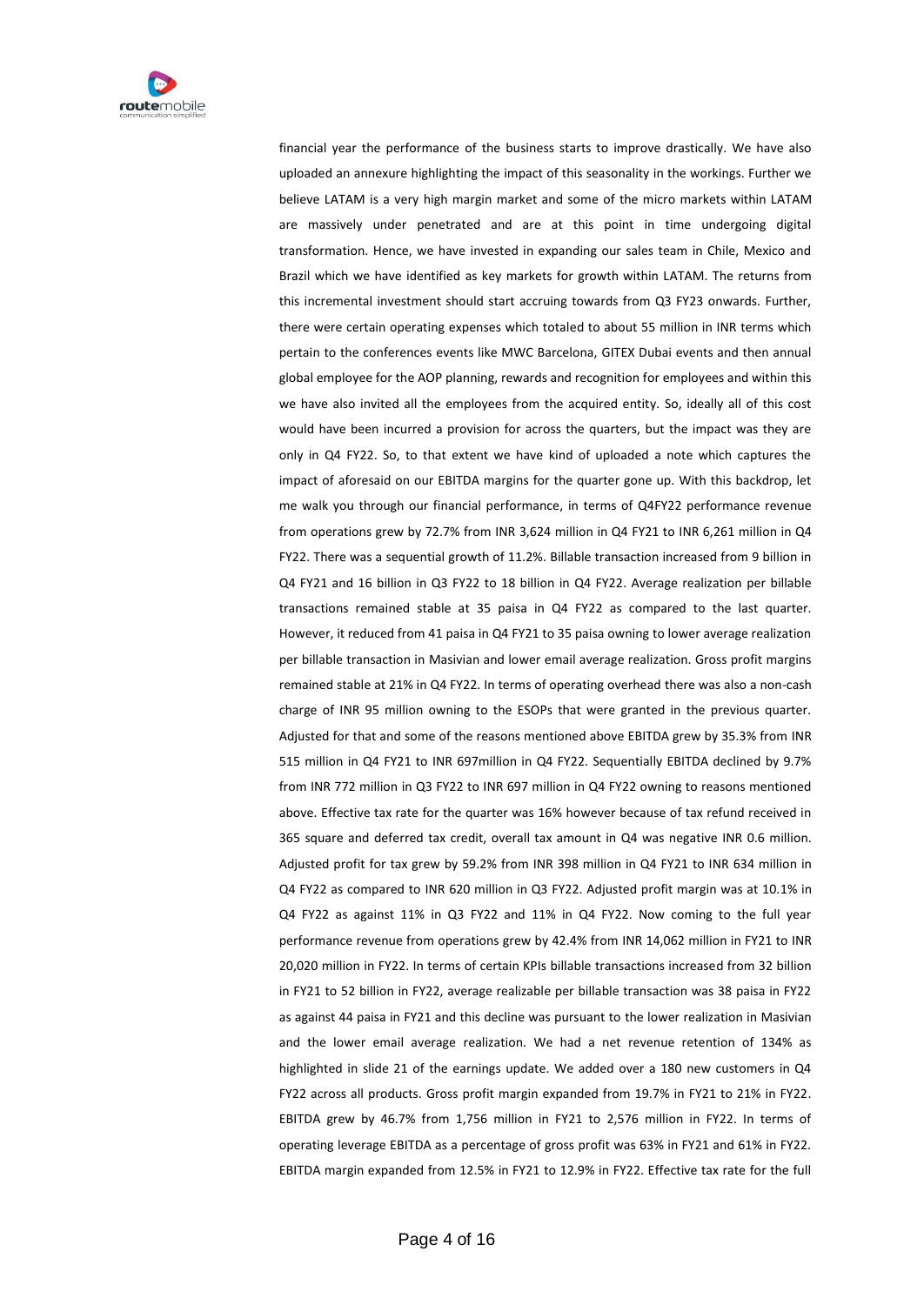

year in FY22 was 13% as against 18% for reasons mentioned above. Adjusted profit for tax grew by 40.6% from INR 1,483 million in FY21 to INR 2,085 million. Adjusted PAT margin was at 10.4% in FY22 to 10.5% in FY21. Attrition rate has increased from 11% in FY21 to 21% to FY22. Net cash and cash equivalent of the books was INR 1,0262 million as on  $31^{st}$  March 2022. CFO to EBITDA conversion was 52% in FY22. So, at the end of 6 months so as on 30<sup>th</sup> September the CFO to EBITDA was negative. So, the business has significantly transferred in terms of the CFO to EBITDA conversation. Average receivable days was 57 days in FY22 we have excluded in this analysis the receivables from M.R Messaging, Masivian and Interteleco because these were acquired recently. Average payable days increased from 80 days to 86 days in FY22. We on boarded 174 new employees in FY22 and just to kind of give some perspective on the amortization related to all the acquisitions that we have done. So, we estimate in FY23 the overall amortization impact will be around INR 580 million and the interest cost again as part of the purchase price allocation will be around INR 140 million for FY23. With this highlights we open the floor for Q&A. Thank you.

**Moderator:** Thank you very much. We will now begin the question and answer session. Anyone who wishes to ask question may press "\*" and " 1" on touchphone, if you wish to withdraw the question que, you may press "\*" and "2", participants are requested to use handset while asking question, any one linking to ask question please press "\*" and "1" at this time. The first question is from the line of Pritesh Chheda from Lucky Investment Managers. Please go ahead.

**Pritesh Chheda**: So post the acquisition there is a significant change in the working capital cycle the receivable days and the cash flow conversation. What you have shown in the presentation is 57 days, but when we try to look at from the balance sheet it seems to suggest that the receivable days is about 87 - 88 days, so my question here is that is this the conversions that the working capital cycle on the receivable side we have to look at and when we are trying to look at the balance sheet change in receivable days and payable days and trying to correlate with the cash flows they are not tallying, so is there anything that you want to highlight so this is my question one and my question two is all this time we have been giving growth guidance on revenue and a certain margin guidance when I am trying to look at the per transaction EBITDA number and the total transaction number is not it that we should actually look at that particular area and post Masivian and all these acquisitions there is a drop in realization correspondingly there is a drop in EBITDA per transactions so that is about a little shed than 4 paisa is that the number that we should look forward?

**Gautam Badalia**: The reason why we kind of excluded Masivian M. R Messaging and Interteleco was because of they being acquired for very limited period, I mean they are on the balance sheet for very limited time frame. So, if we were to kind of do the receivable analysis for each of them individually Masivian on an annualized basis, the DSO days will be about 48 days for M. R Messaging it will be about 54 days for Interteleco it will be about 38 days, so as a blend the DSO days will come down marginally.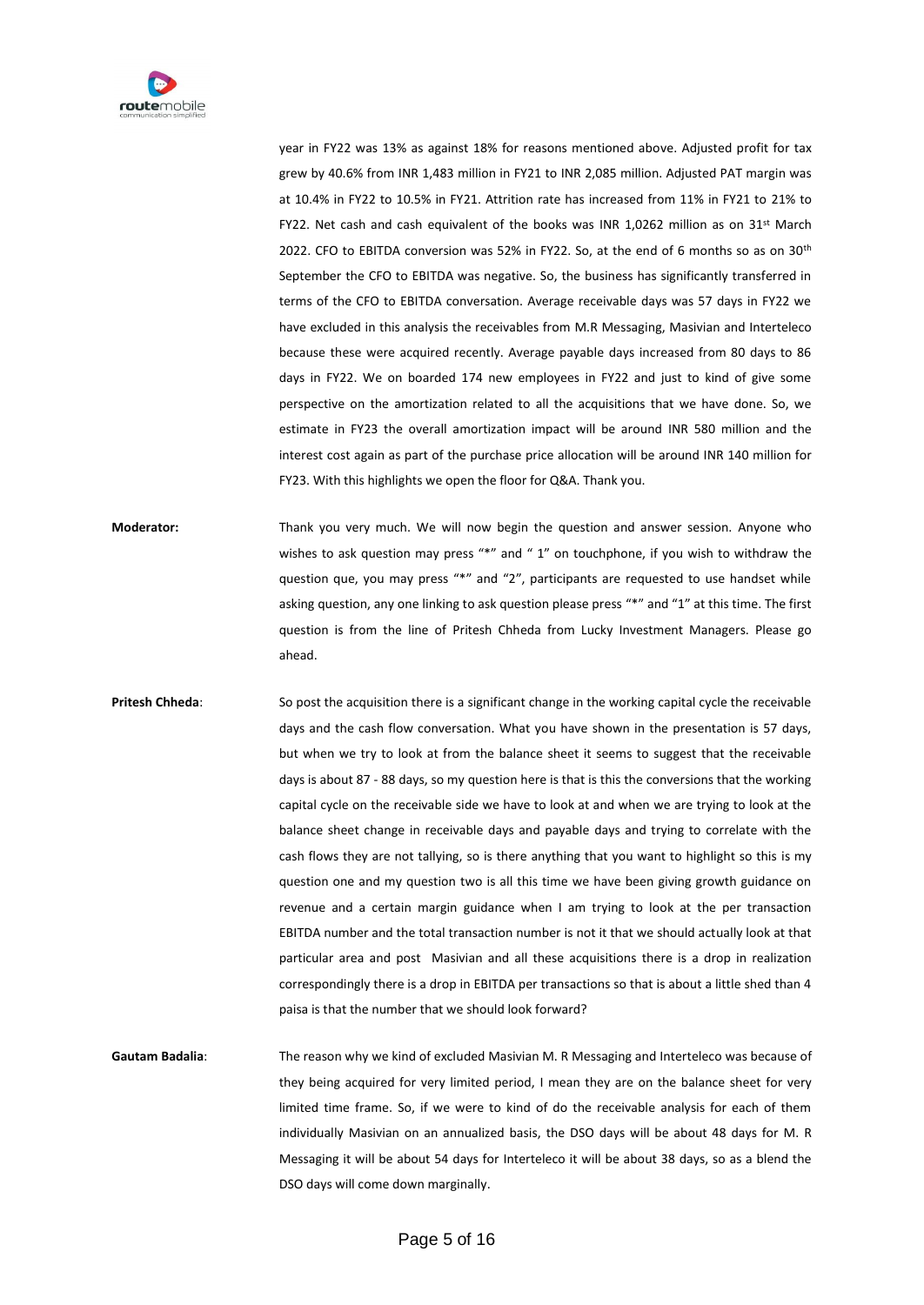

| Pritesh Chheda:       | From this, it will come down?                                                                                                                                                                                                                                                                                                                                                                                                                                                                                              |
|-----------------------|----------------------------------------------------------------------------------------------------------------------------------------------------------------------------------------------------------------------------------------------------------------------------------------------------------------------------------------------------------------------------------------------------------------------------------------------------------------------------------------------------------------------------|
| Gautam Badalia:       | It will come down marginally that is correct.                                                                                                                                                                                                                                                                                                                                                                                                                                                                              |
| Pritesh Chheda:       | So, if you do a simple change in from last year to this year the change in debtors is about 200<br>plus crores and the change in payable is about 150 plus crore, but when you try to look at the<br>cash flow statement the numbers are completely different.                                                                                                                                                                                                                                                             |
| Gautam Badalia:       | We can take this offline, but I mean the payables also have certain element which is there in<br>other current financial liabilities which is outstanding expenses. So, maybe the difference<br>could be owning to that, but we can definitely discuss this offline and close this out.                                                                                                                                                                                                                                    |
| Pritesh Chheda:       | And the other question was on the profitability side less than 4 paisa is what we see this<br>quarter so when you are giving your guidance on revenue at INR 262 crores and your<br>guidance on 30% growth and margin guidance, is it that you should be actually giving the<br>billable transaction guidance and the corresponding EBITDA per transaction guidance, what<br>would be the direction there?                                                                                                                 |
| Rajdipkumar Gupta:    | It is very tough to give that kind of a guidance to be honest it is not so easy because there are<br>multiple customer and different pricing and also I think it is always better to get analysis on<br>quarter-on-quarter basis on this.                                                                                                                                                                                                                                                                                  |
| Moderator:            | Thank you. The next question is from the line of Ashish Chopra from Goldman Sachs. Please<br>go ahead.                                                                                                                                                                                                                                                                                                                                                                                                                     |
| <b>Ashish Chopra:</b> | I had a couple of questions on revenues and then on the margins firstly on revenues, so M.R<br>Messaging I think this quarter you reported almost 6.5 million Euros and I guess it was<br>integrated only for a month so the run rate seems to be far ahead of the 6.5 million Euros of<br>CY21 does this have some sort of a strong seasonality here that we should be mindful of and<br>expect lower revenue there or how should we thinking about the run rate considering what<br>we integrated in the month of March? |
| Rajdipkumar Gupta     | I think M.R Messaging performance is we are very much sure that they will continue with the<br>same kind of revenue on a monthly basis.                                                                                                                                                                                                                                                                                                                                                                                    |
| <b>Ashish Chopra:</b> | Mr. Rajdip Gupta, actually I am a bit confused with respect to the conservatism on your<br>revenue guidance because you mentioned that you closed March with INR 262 crores<br>annualizing that number itself is an excess of INR 3,100 crores and you are guiding for<br>somewhere close to at least INR 2,800 crores kind of revenues?                                                                                                                                                                                   |
| Rajdipkumar Gupta:    | We are guiding 40% growth and based on our last so many quarters, so many years<br>performance I think we always overachieve our numbers. You may take that as a conservative                                                                                                                                                                                                                                                                                                                                              |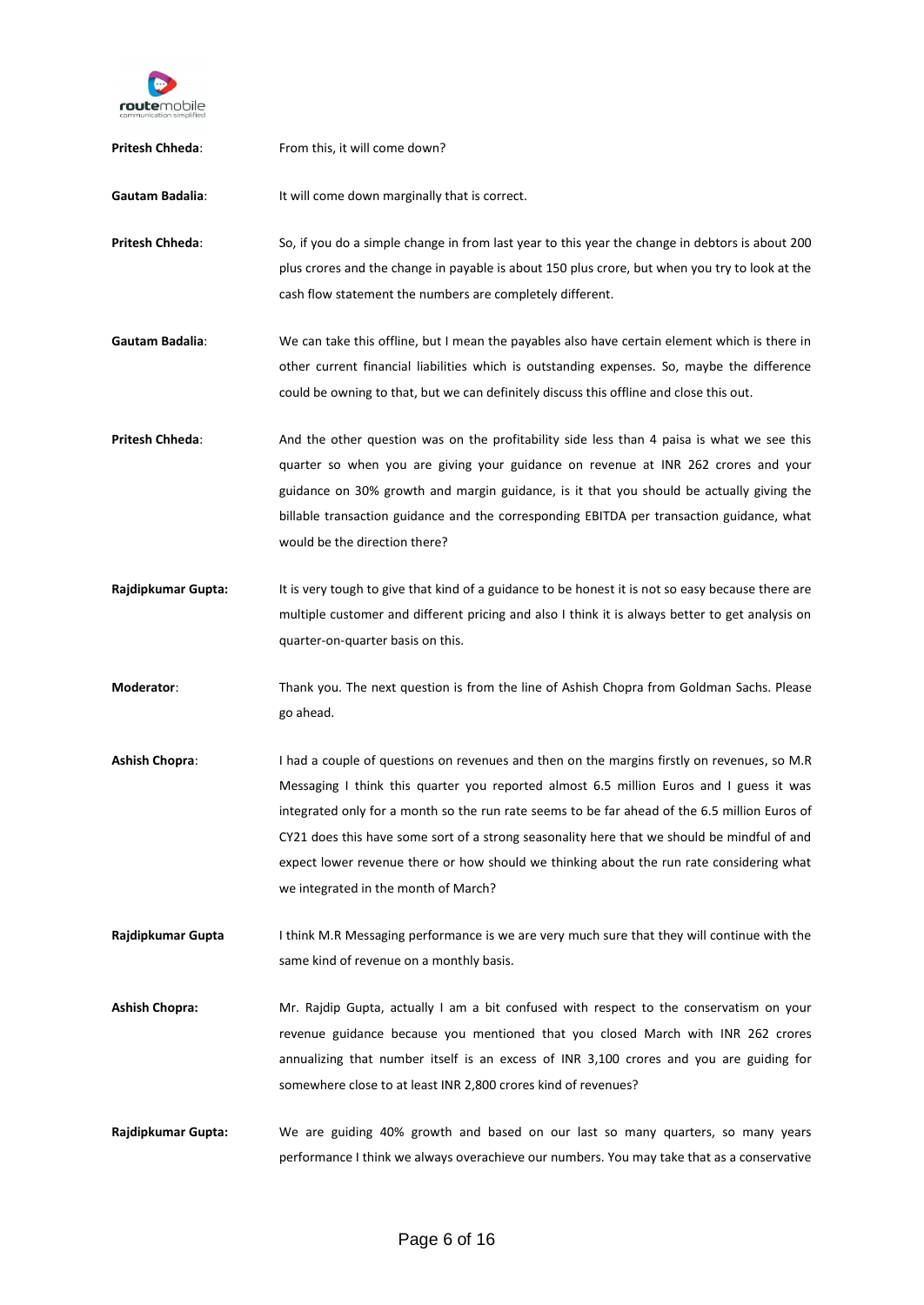

number for sure, but I think 40% growth is also beyond the industry growth. So, I think it is better to guide 40% as a fixed growth rate.

- **Gautam Badalia**: There is some amount of seasonality in the business, but definitely the endeavor will be to maintain that INR 262 crore March run rate, but from a guidance perspective we want to be conservative and hence that 40%, but the endeavor is definitely to stick to that 262 crore monthly run rate that we have clocked in March.
- **Ashish Chopra:** Because where I was coming from was that March if anything had a weaker seasonality with Masivian only getting 20% of the revenues in the quarter and you also have your products business which keeps flowing at a very healthy rate by far, and there was more to come in terms of growth that was that I was coming from and plus last year Mr. Rajdip Gupta like you had called out a 30% growth rate which was organic and you in fact leading that would you want to call out this time around as well considering the number of pieces that are getting integrated in the business as to how are you looking at the organic growth run rate, can that kind of match the 33% momentum we saw last year or any thoughts on that?
- **RajdipKumar Gupta**: Definitely yes, I think organic growth will definitely with the same rate you can take that.
- **Ashish Chopra**: And on the EBITDA margin guidance you mentioned that you are confidence of 150 basis points improvement in FY23, should we read this improvement on the adjusted EBITDA margin that you report of 12.9% or would this include maybe some of the tail off of ESOP charges how should we looking to know?
- Gautam Badalia: So, on the adjusted EBITDA margin actually it will get reflected on both the accounts there will be some benefits because of the ESOP charge I mean gradually kind of going and then gradually tapering off, but on both fronts I think we should be able to demonstrate a 150 basis point improvement.
- **Ashish Chopra**: And should this be front ended considering that March is the quarter when you generally see this seasonal weakness on the back of high third quarter so are you just this how are you expecting the trajectory to build there on the margins, are there some immediate recouping of some of the one off thoughts that you highlighted in your opening remarks which should see our EBITDA margin improve much more in the first half or how are you kind of thinking about the trajectory to the close of the year.
- **Gautam Badalia**: Some of those expenses were definitely kind of largely I mean screwed in Q4 so some of that benefit will definitely kick in. So as of practice I mean account practice we will be provisioning for some of this cost I mean from an overall year perspective so impact will be there I mean in terms of that cost I mean being there in Q1 FY23 as well and for Masivian we have kind of invested into the employees, hired the new employees, expanded the sales team into the newer geographies so to that extent the fruits of that investment will start coming in from Q3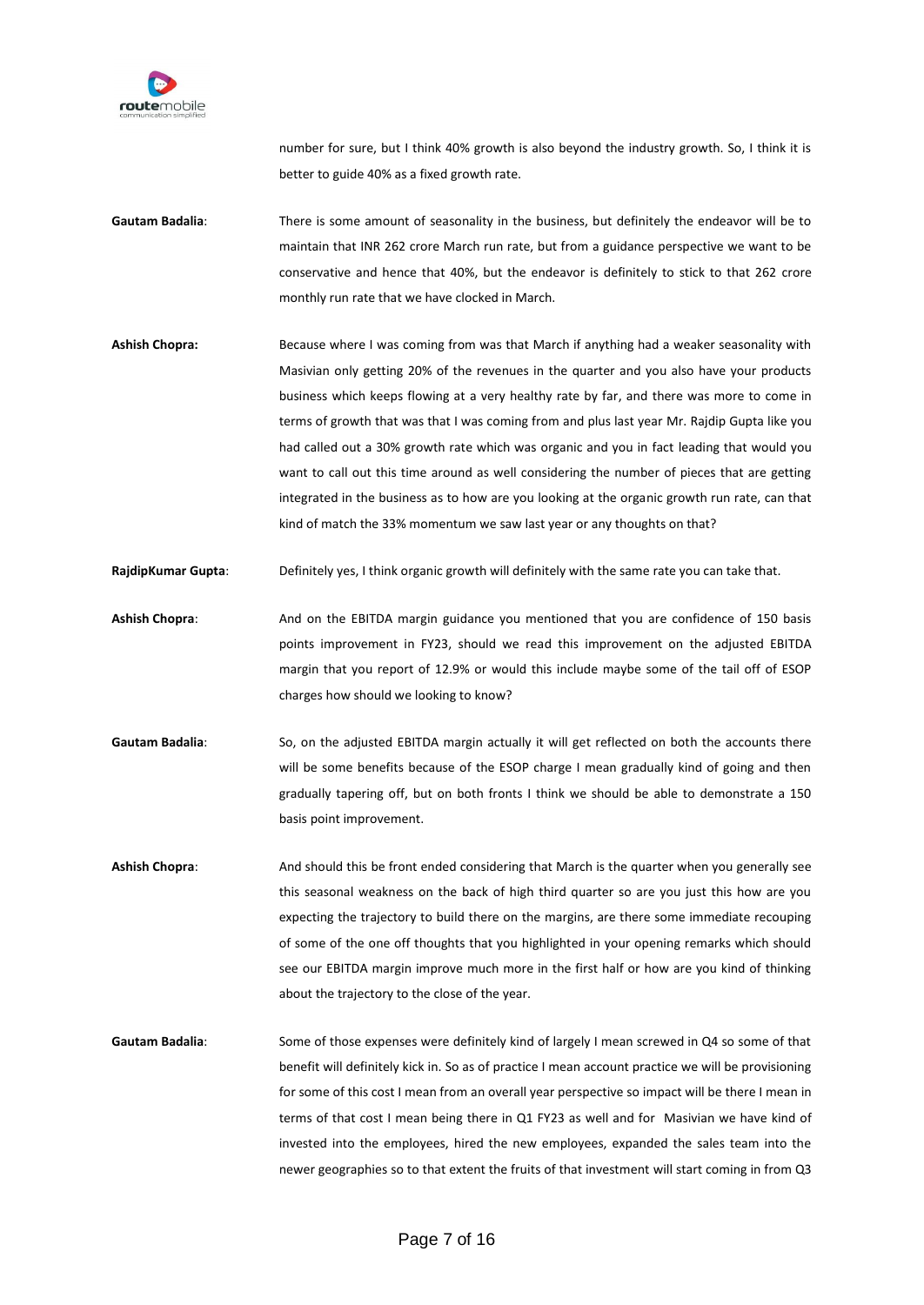

so to that extent Masivian will be slightly muted, but significantly better than the Q4 performance that was there and for them Q3 and Q4 happens to the best. So, incidentally for the 50 days of Masivian performance in November and December we have done close to 22%, 23% EBITDA margin so that is the trajectory, that is the ramp up that happens over a period of time within Masivian.

John Owen: I think you have explained it very well there is some seasonality because that would come in their first quarter which is our fourth quarter and that was into that. We also made some conscious decisions to go into newer market, Mexico, Peru, Chile and that will grow into that cost space over the next 6 months. So, you are right the EBIT will actually hold off and improve and expand this we go through those momentum, but I think the clear message is the M.R Messaging and Masivian and Route Mobile our revenue base is very robust. It is never back drawing the margins its scale will give us, integrations will give us I am just growing into that cost structure.

- **Ashish Chopra**: On the Masivian built last quarter you had reported the margins were in excess of 23% and this quarter I think it has come down to all the way to 4% where seasonality some of these investments, so rest is how should we think about the full year margin trajectory I mean obviously we will look at a lot of these variations, but if you could just help us understand a little bit better if you could explain what was the EBITDA margin for the full year last year for Masivian and post these investments how should the full year trajectory be looked at?
- John Owen: I would let Gautam go through the full year EBIT forecast what I will say is we will follow the same trajectory as last year so we will be trailing or planning up to that sort of high teens outcomes in the year, but obviously it does not have the linearity lot of other businesses how the way you enjoy every quarter. We also made those investment decisions which actually provide a drag in Q4 probably a little bit in Q1, but again on the quarterly basis that margin expansion will accelerate in the second half of the year and sort of let Mr. Gautam Badalia talk about comparisons to last year and next year.
- **Gautam Badalia**: Ashish the last year, Masivian had clocked a 16% EBITDA margin at a portfolio level for the full financial year.

**Ashish Chopra**: And you are saying if that can be matched despite the investment this year as well?

**Gautam Badalia**: So, the ramp up that we are expecting is around the Q3 so definitely some amount of that will play out.

**Ashish Chopra**: One last question from my side just to understand little bit on the gross margin trajectory, so your gross margin in Q4 FY21 was 22% and after which we have had the acquisition of Masivian coming at a 40% plus gross margins and we saw MRM full one month which was also addictive at least as far as Q4 of FY22 and despite what we saw was that the gross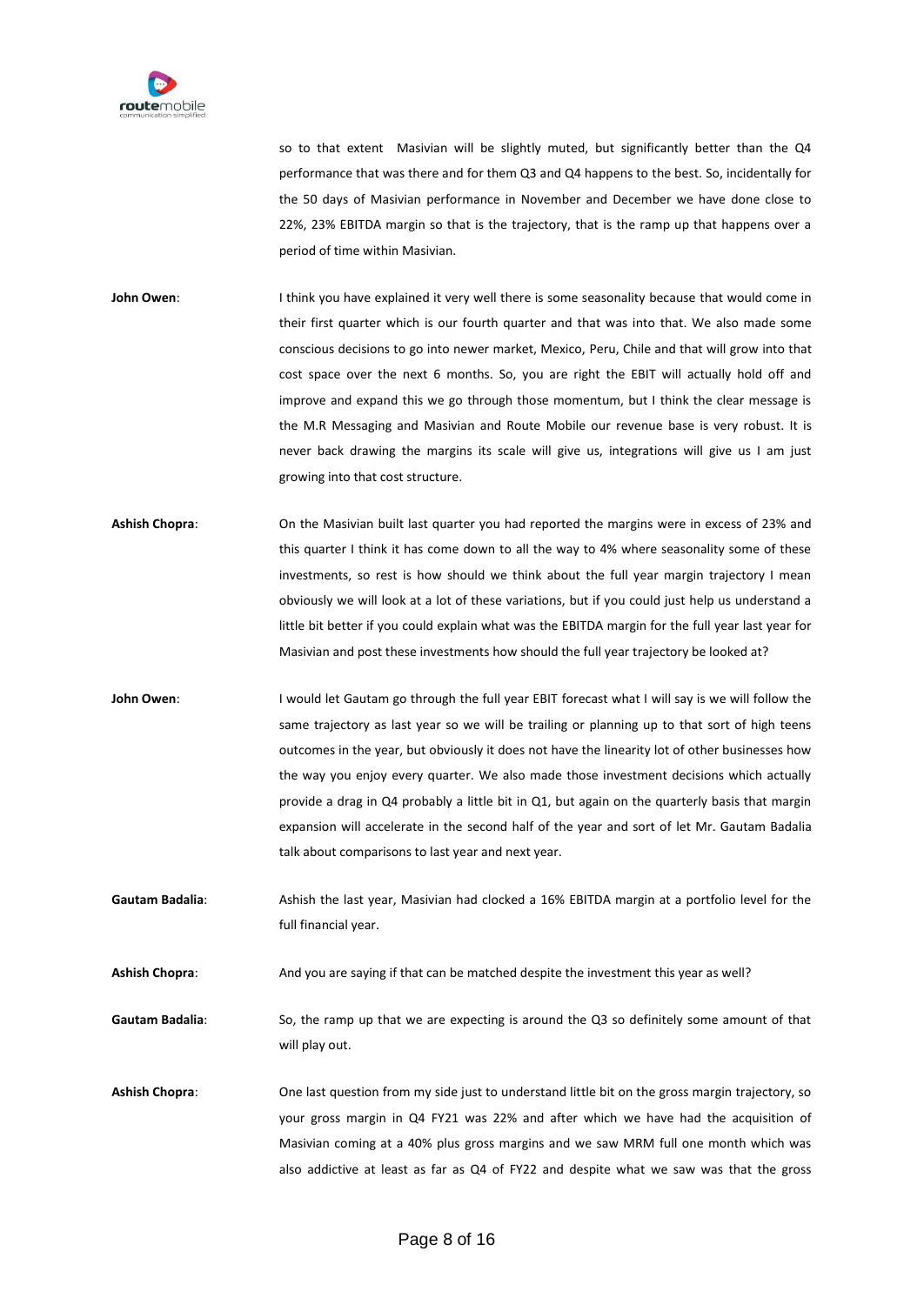

margin in Q4 22 has actually declined by 80 basis point which would mean that the impact on standalone gross margin decline on a Y-o-Y margin has been ever higher, could you just break that out in terms of what driving that considering that you mentioned that at least bill rate or per transaction realization on a standalone business are not very different so on the gross margin trajectory why would that be down significantly Y-o-Y?

**Gautam Badalia**: So, Ashish that is largely attribute to few large accounts where there are some volume-based discounts, but they give us massive scale and because of that scale I mean because of the discount rolled out and because of the volume commitment that they have their gross margins happens to be slightly lower than the portfolio average and that has actually led to some amount of contraction in terms of the Route Mobile gross margins.

**Moderator**: Thank you. The next question is from the line of Sunil Singhania from Abakkus. Please go ahead.

- **Sunil Singhania**: On one hand we are talking about this run rate of INR 262 crores being maintained and which one of the other participants also mentioned second we have also talked about the fact that we have invested heavily in new geographies and as John mentioned Chile and Mexico and so on and so forth and obviously as we have invested the revenue should only ramp up there and third is it is a normal, I would say nature of the business that month-on-month the volume automatically increases and also we have a large sales team which is not going to sit on their back side obviously they would also have targets of getting new businesses, so given all this I think 262 multiplied by 12 and plus there should be an additional thing and Mr. Rajdip Gupta you did mentioned that the domestic business itself should grow at 30% plus and therefore if we just add Masivian and M.R Messaging I think the revenue growth comes to at least 70%-75%, can you just clarify on these points?
- **Gautam Badalia**: Just to kind of give some perspective you are absolutely right in your assessment I think the internal target is much higher than the INR 3,200 crore if we were to annualize the 262 crores I mean it is between INR 3,100 to 3,200 crores internal targets are definitely higher than that. There is some amount of seasonality in the business I mean which happens usually around Q2, but having said that I mean the endeavor is definitely to maintain this March run rate and pile on to the growth we are seeing significant momentum in terms of the Indian penetration market share where we have been able to grab significant market share. There are some large client wins that have happened, so that definitely the target is to achieve that INR 3,100- 3,200 crore number plus some growth on top of it.

**Sunil Singhania**: And the second thing you mentioned 150 basis point increase in margin at the same time obviously as I mentioned it will be ramping up gradually, so if we take the whole year EBITDA margin to be 150 basis point higher than current year whole year, can you guide us what would be the exit EBITDA margin for March 2023 it should be significantly higher than 14%, 15% if it is going to scale up gradually and the average EBITDA margin is to be 13.5%.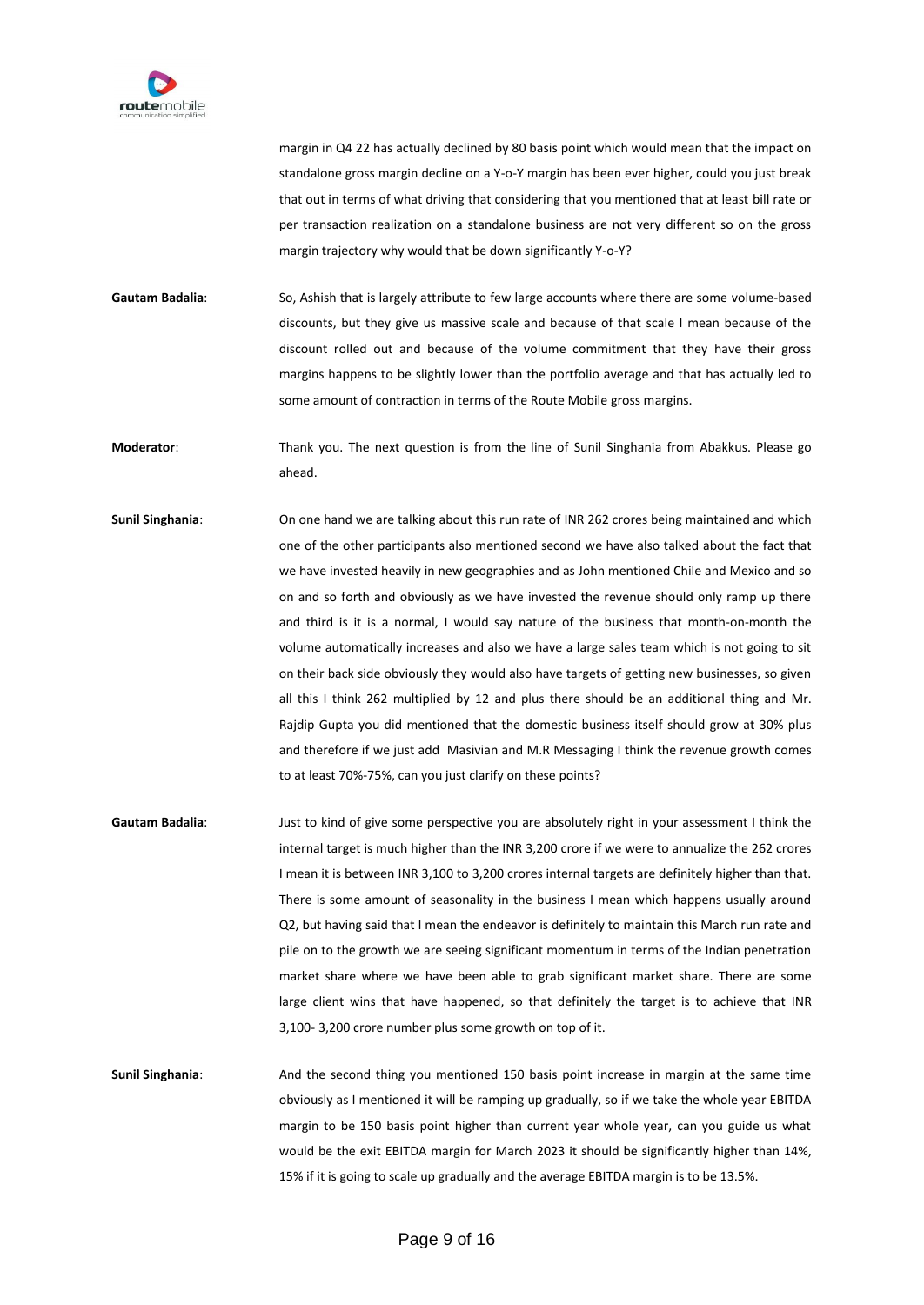

**Gautam Badalia**: So, operating leverage will kick in so for Q4 largely if you look at except for Masivian most of the other pieces I think will function at whatever will be the average EBITDA margin for the year. There will be some operating leverage because of scale advantage. So, it should be around 13%-13.5% odd EBITDA margin for March quarter.

**Sunil Singhania**: So, it will be more or less stable for the whole year?

Gautam Badalia: It will be more or less stable, except for Q1 where there will be some impact because of the Masivian piece, but largely it will be stable.

- **Rajdipkumar Gupta:** Just to add Sunil bhai for enterprise customer the life cycle I think is 3 to 4 months to just on board a customer which is a large scale if you consider a growth of 70% probably that is not the right way to say it because if you talk about India market also we need to just focus on 5 to 6 large customer to on board and as past what we have done also. So, I think we need to also consider how long one customer on boarding is going to take I mean India normally large customer is taking about three to four months.
- **Sunil Singhania**: One last we have already have cash in our books and we will be generating a lot of cash, is our acquisition done or we would still be looking at acquisitions?
- **Rajdipkumar Gupta:** To be honest it is a good question because I would like to share some of the thought process like as we all see the digital escalation and digital penetration is growing day by day and there are lots of digital transaction going to happen in coming days as well, but in the same area there is digital fraud is also going to happen. So, we are definitely looking out to do something in digital fraud area domain where we want to make sure we work on a mobile identity as a services, as a offering in our portfolio. So, probably we are looking out to acquire something in voice and mobile identity to complete our entire stack.
- **Moderator:** Thank you. The next question is from the line of Pranav Kshatriya from Edelweiss. Please go ahead.
- **Pranav Kshatriya**: My first question is regarding the EBITDA margin if I look at the cost excluding Masivian for this quarter that has significantly increased so how should we see that trajectory for employee cost, for Route Mobile and you did explained a bit about the 150 basis point margin expansion, but for the next quarter this Masivian EBITDA margin will go from 4% to 23% in a more staggered manner or it will be a straight jump initially and then subsequently there will be a jump.
- **Gautam Badalia**: Masivian the ramp up happens gradually Q3 and Q4 happens to be their best quarter. So, Q4 of last year we did about 23% EBITDA margin, Q3 they did about 18%. Q2 this year I mean we are expecting it to be around 10% EBITDA margins and then gradually ramps that to about 18% and over 20% EBITDA margin for the full year. Coming back to your first query on the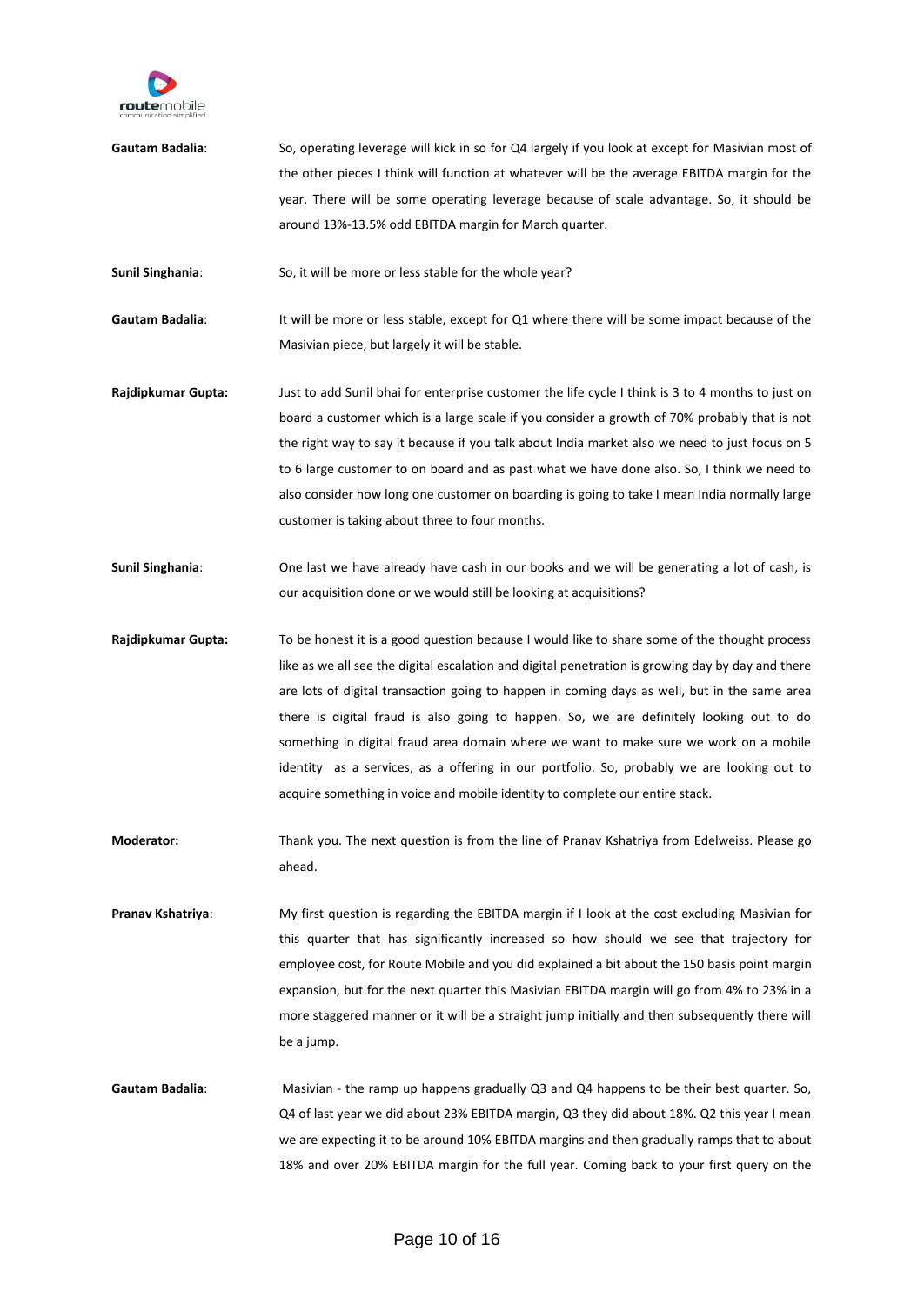

cost side. So, some of the cost actually were one time largely cost around the event that we did the global meet event and some of this conferences that we participated.

- **Pranav Kshatriya**: Gautam I am actually referring to the attachment which you distributed later; which basically shows that the core employee cost on a quarter-on-quarter basis, ex of Masivian is up 33% so that I am trying to understand why the employee cost in this quarter itself has gone up so dramatically?
- Gautam Badalia: **Pranav you are asking about Masivian or you are asking about ex of Masivian?**
- **Pranav Kshatriya:** Ex of Masivian.
- **Gautam Badalia**: So, there were some variable components of the salary which got integrated into this then in terms of employee benefit expenses there was this annual meet which is part of the staff welfare expenses which is accounted for in the employee benefit expense.
- **Pranav Kshatriya:** Because I thought that INR. 2.5 crore employee the staff welfare cost is added separately?
- Gautam Badalia: No that is part of the employee benefit expense the, MWC conference and all those things they are part of the other expenses.
- **Pranav Kshatriya**: On a run rate basis how much we should be assuming the employee expenses ex of Masivian? It should trend down because some of these benefit will not be there on absolute basis ex of M.R Messaging and Masivian we should see Q1 FY23 employee cost be lower and margins should come back.
- **Gautam Badalia**: That's correct

**Moderator**: The next question is from the line of Manik Taneja from JM Financial. Please go ahead.

**Manik Taneja**: Just wanted to pick your brains around what you are seeing with the Latin American market because some of your global peers have suggested increase in competitive intensity in Brazil which is a biggest market there that is number one and the second question was this regards to the adoption for whatsapp messaging if you could help us understand how are you seeing this progress for next 12 months and how should we understand the lower growth for the relatively muted growth for the new products you see for us?

**Rajdipkumar Gupta**: I think probably when you track down Latin America I think we have to consider two different parts in Latin America one Spanish speaking countries and one Portuguese speaking countries. So, Brazil I think we do know there are lots of competition and not we are not focusing on right now in a big way in a Brazil market, but our major market is Colombia, Peru, Chile and Mexico which is especially a Spanish speaking country where we have set of people like almost 210 people working with Masivian and we recently increase our team in Mexico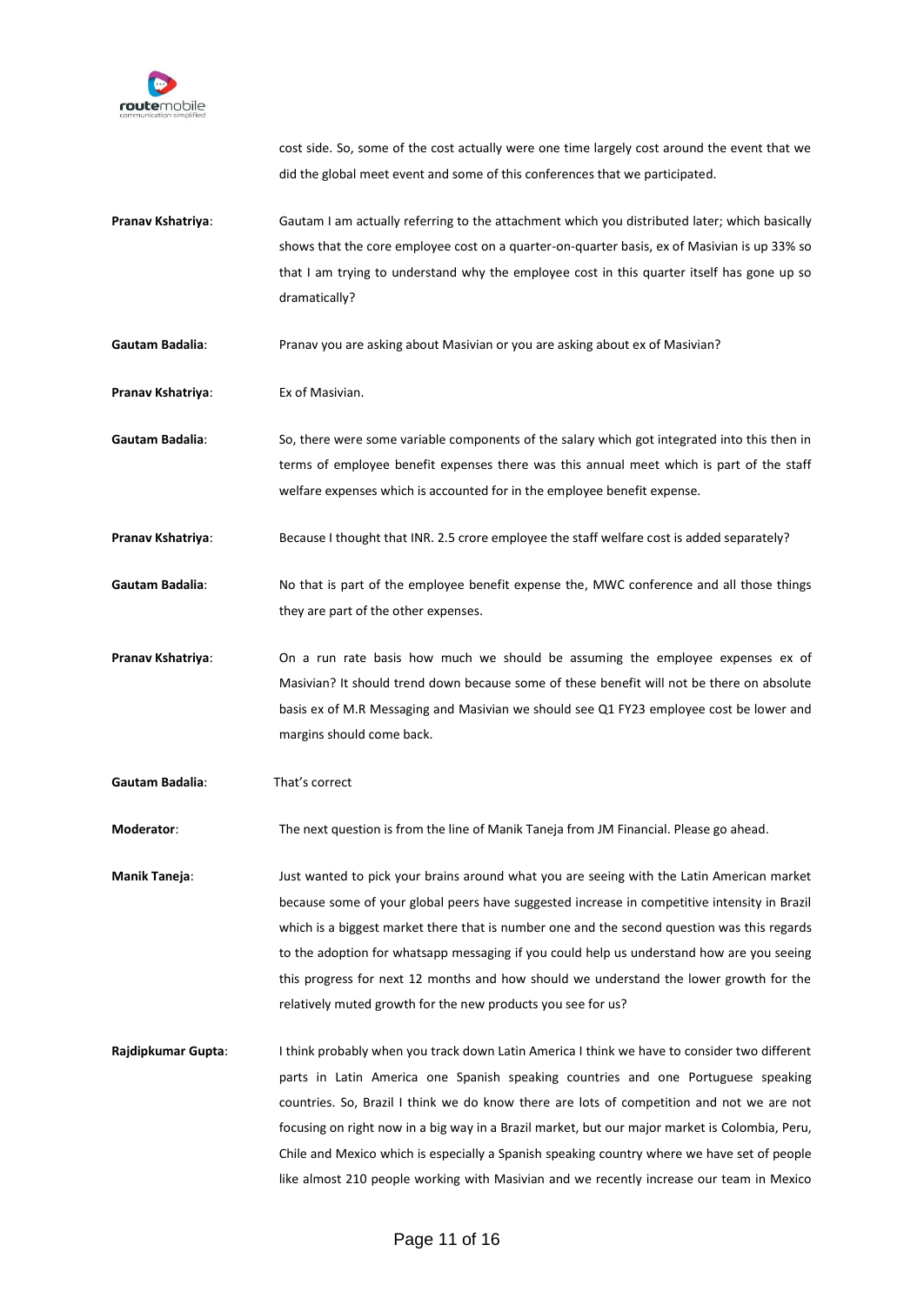

and Chile. So, I think our focus is going to be more or less Spanish speaking Latin market rather than going to the Portuguese market as of now.

**Manik Taneja:** And you do not see any increase in competitive intensity there?

Gautam Badalia: **Just to add I think the competitive intensity is largely there in Brazil at this point in time.** There are lot of other virgin markets in LATAM where we believe there is a lot of potential and hence we are expanding our wings into those markets.

**John Owen**: Just to build on that story because we got a strong enterprise business with Masivian based in Colombia and Peru it gives us a lower risk, low cost of entry places on Mexico which is probably 10 times bigger than Colombia and also then ran into Chile which is again a strong economy. So, I think we got the acquisition in Masivian it is not about just custom facing we now got a Spanish speaking market leader with good reference accounts, good people we are now putting sales teams and offices into those big markets that are culturally aligned to the Columbian and the Spanish speaking and that is where we could probably get quicker revenue success in the short term which is where we put the cost in. So, the growth strategy building more organically around the Masivian is the right strategy. If he wants to look at Brazil that will be a different strategy and that is again on the consideration, but it would not come out of the Masivian acquisition.

**Manik Taneja**: My second question was around the WhatsApp what are you seeing in that business strategy?

- **Rajdipkumar Gupta**: Manik, if you just see our quarterly revenue growth in new product like it is not just WhatsApp, but RCSs, Viber and Voice. I think we have done almost over \$11 million revenue from new products in large financial year and the kind of traction we are having not only in India market, but in almost all the global markets where we are present right now including Latin America as well. So, all our stack is now being used by Masivian and to grow and sell to their existing customer base. So, we do lots of opportunity of cross sell and up sale with Masivian acquisition because we already have a stack which is required in those market which we are directly handing over to Masivian team to go and sell in the market. So, we believe that in coming days Latin America market is going to play a critical role for WhatsApp and others services of new product.
- **Manik Taneja**: So my question was regards to last 18 months you have enjoyed some improvement in pricing because of the increases that happened with certain segments, so do you foresee something similar happening over the next 12 months now, especially with regards to WhatsApp business piece.
- **Gautam Badalia**: I mean I will also try to add to what Mr. Rajdip Gupta said for the previous question so in Q3 I think we have demonstrated significant growth rate in terms of our new product revenue and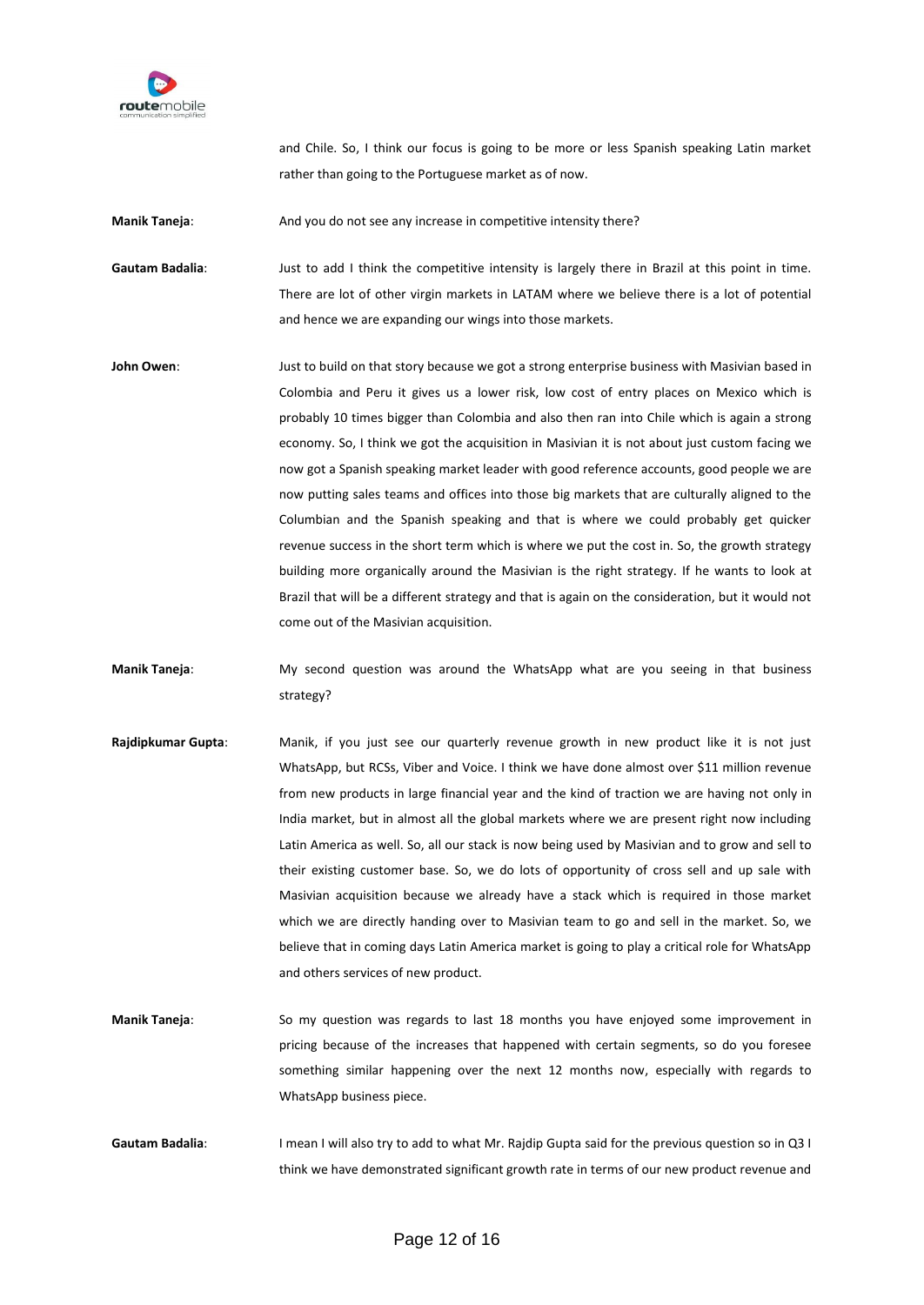

Q4 it got a little normalized because the base has increased quite a bit in Q3 so that is one aspect and further in February there was already a price increase by WhatsApp and that had also some bearing I mean in terms of some teething issues that were there at that point in time. So, I think now we are fairly stable in terms of the platform and the usage by customers. So, we do not envisage any immediate price increase on the WhatsApp front.

**Moderator**: Thank you. Due to no response, we will move to the next question which is from the line Dipesh Mehta from Emkay Global. Please go ahead.

**Dipesh Mehta**: Just two question first about the acquisition of Teledger you help us understand rationale behind it and if you can provide some detail on the arbitration what is the issue there, second question is about the salary hike when we plan to give salary hike which will impact our employee cost?

**Rajdipkumar Gupta**: Just to add little about the TeleDNA product portfolio which almost goes along with 365 squared, like so there is a firewall deployment of TeleDNA with Airtel Nigeria at the same time they are deployed their SMSC with Idea-Vodafone also and with Nokia and Erickson kind of customer they are serving right now.

Gautam Badalia: So he is asking about Teledgers the one that we have signed a definitive agreement.

**Rajdipkumar Gupta**: Teledgers is more about having the DLT platform because we have a very strong relationship with operators globally and we believe that in coming days various part of the world will definitely look for the DLT kind of solution which is implemented already in India and I think having a block chain based DLT platform is definitely one key areas where we always believe to have and with this acquisition we are going to have access of block chain based technology which is not just a DLT platform, but if you talk about entire telecom ecosystem right now there is a lot of used cases can be created using block chain and we will try to focus completely on creating those kind of used cases with the operator where we have very good in routes and good relationship with them. So, I think the idea behind acquiring Teledgers is to just have a DLT platform and the block chain capability within Route Mobile. Just to share we have already deployed the DLT platform with Indian operator.

**Dipesh Mehta:** I just want to get sense now because that was a decision in-house versus purchase so create versus purchase in that I think you selected purchase kind of thing, just want to understand thought process around it, why we decided to acquire them rather than organically built it because I think their presence is very limited?

**Rajdipkumar Gupta**: There are certain opportunities we have now come up very recently and there are operators who are looking out to do some kind of a POC as of now. If we start trying to build it will take few months or quarter or year so we thought instead of building the block by ourselves let us acquire the company because opportunity is there right now and then we believe that in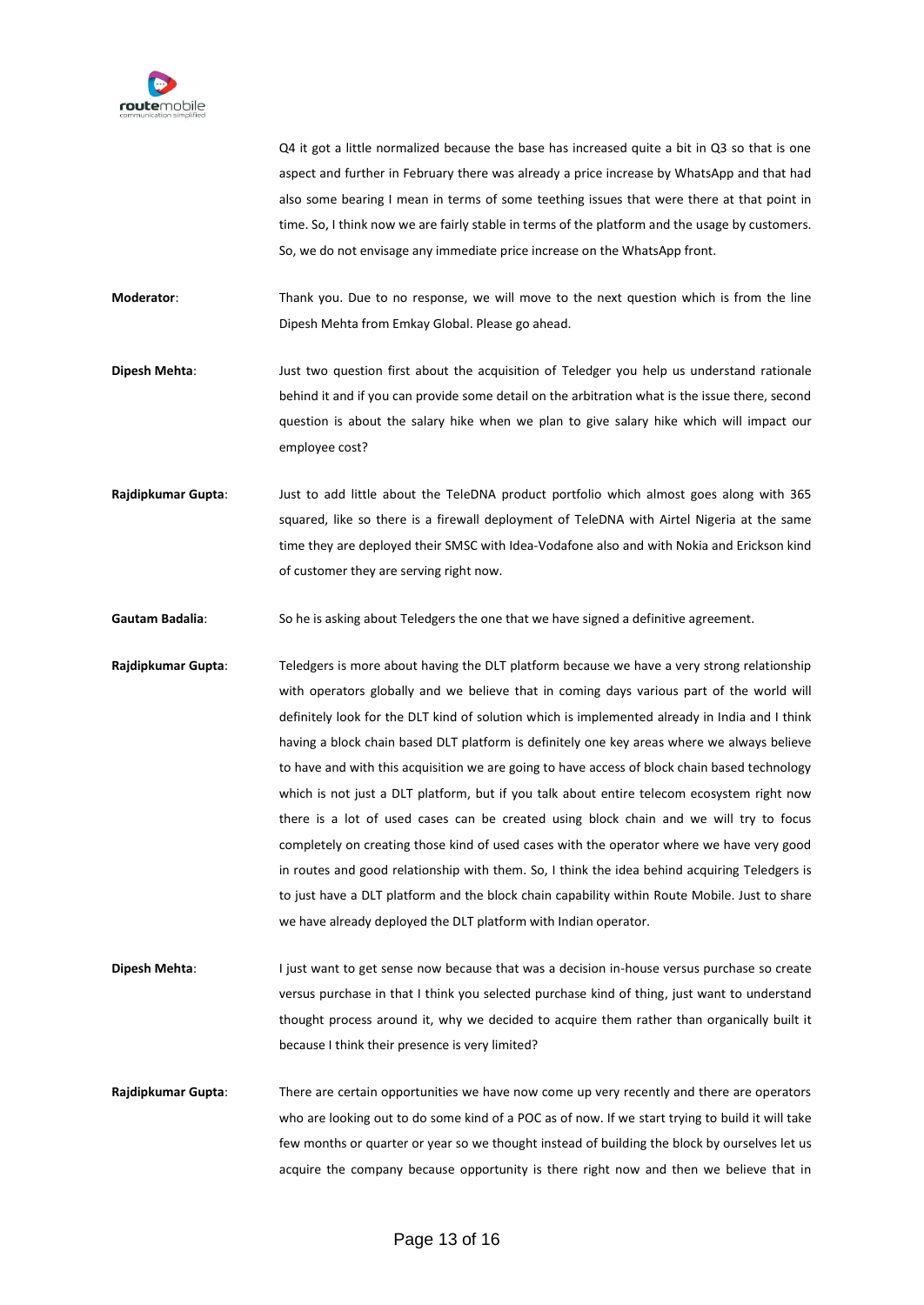

coming quarters or months there may be more operators who are going to adopt DLT platform.

- **Dipesh Mehta**: And do you think DLT platform, Indian market has an opportunity or is it largely for international market?
- **Rajdipkumar Gupta**: India market is an opportunity, my only question is like if operators are allowing multiple aggregators to put their SMSC within their infrastructure why not having two different DLTs and probably if you see classic example of Airtel they have IBM and like other DLT platform and the same thing goes to the other operator also probably we can create some kind of option or revenue model which gives the enhancement of increase in their revenue. So, there are definitely operators are looking out to deploy one more DLT within their network or maybe three more so you never know.
- **Dipesh Mehta**: You mentioned some arbitration so if you can provide some details what is there and by when you expect it to get over and salary hike when we plan to do or in Q4 we already done?
- **Rajdipkumar Gupta**: Salary hike we always have a cycle of salary increment within April so there is definitely going to be salary increases in the month of April and on arbitration Gautam if you want to just highlight.
- **Gautam Badalia**: So there is an ongoing arbitration which is contractual breach between Teledgers and third party and it is pertaining to some technical know-how and other things. So, we will wait for that arbitration outcome to be concluded and then we would want to close the transaction and hence that conditionality is there as part of the BTA.
- **Dipesh Mehta**: And this salary hike in Q1 do you expect any material impact or how one should look impact in Q1?
- **Rajdipkumar Gupta** : I do not think material impact, its going to be available in the industry standards that is the base we can expect.
- **Moderator**: Thank you. The next question is from the line of Suraj Nawandhar from Sampada Investments. Please go ahead.
- **Suraj Nawandhar**: Sir you spoke about how you are seeing a very good traction in new product sales, so what would you guide for your gross margins for next year or two?
- Rajdipkumar Gupta: It is very tough to give a product margin guidance because every different product has a different kind of margin set. So, voice maybe 70% margin, emails can be 75% margin or 80% margin, at the same time RCS can be 50% margin. So, I think we cannot give a guidance for the entire new product but overall, we believe that over 40% margin can be considered as a guidance.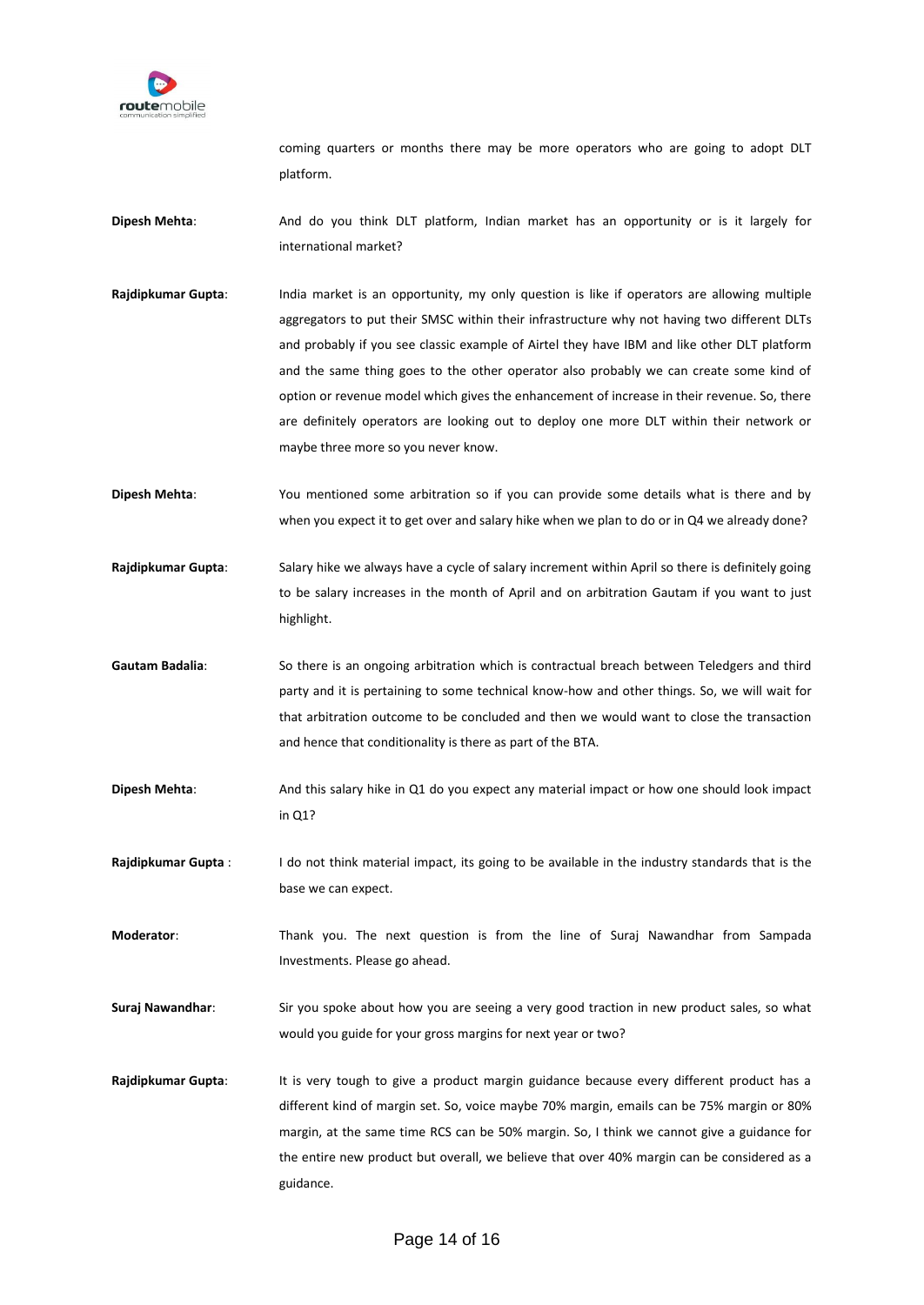

| Suraj Nawandhar:          | We are giving internal guidance on how much percentage of your revenue will come from<br>new product sales for FY23 - FY24, have you put any targets internally?                                                                                                                                                                                                                                  |
|---------------------------|---------------------------------------------------------------------------------------------------------------------------------------------------------------------------------------------------------------------------------------------------------------------------------------------------------------------------------------------------------------------------------------------------|
| Rajdipkumar Gupta:        | We do have internal target for ourselves and sales people and we believe and Gautam will<br>share that.                                                                                                                                                                                                                                                                                           |
| Gautam Badalia:           | I think we had guided I think for the year gone up we had guided about \$10 million we have<br>been able to close it at about \$11 odd million. So, we are looking at doubling this for the<br>coming year.                                                                                                                                                                                       |
| Suraj Nawandhar:          | So you are expecting a 100% growth?                                                                                                                                                                                                                                                                                                                                                               |
| Gautam Badalia:           | Yes.                                                                                                                                                                                                                                                                                                                                                                                              |
| Moderator:                | Thank you. The next question is from the line of Abhishek Bhandari from Nomura. Please go<br>ahead.                                                                                                                                                                                                                                                                                               |
| <b>Abhishek Bhandari:</b> | Sir I have very two simple basic questions one what was the organic growth rate for Q4 and<br>entire FY22 and second there is a lot of confusion around your EBITDA margin improvement<br>there 150 bps is on Q4 adjusted or FY22 reported if you can just clarify that will be helpful?                                                                                                          |
| Gautam Badalia:           | I can give that to you just give me some time we will get back to you offline and for the<br>quarter gone by so in Q3 FY22 we have done about INR 531 crores of organic revenue and<br>which in Q4 was about INR 527 crores. Y-o-Y the growth was 45% organic. Abhishek what is<br>the other thing asked, sorry I missed it.                                                                      |
| <b>Abhishek Bhandari:</b> | Number for FY23 if you can give that number 150 bps is on what pace Q4 reported, Q4<br>adjusted or FY22 reported?                                                                                                                                                                                                                                                                                 |
| Gautam Badalia:           | The Q4 adjusted number.                                                                                                                                                                                                                                                                                                                                                                           |
| <b>Abhishek Bhandari:</b> | My third question is Gautam we are also seeing lot of slowdown in many consumer tech apps<br>which were beneficiary of lot of leisure time during the COVID period and that also was lot of<br>volumes of many people like us, if you could share your early thoughts on are you also seeing<br>similar kind of thing either in the business profile or it is too early to fall out any slowdown? |
| Rajdipkumar Gupta:        | It is too early and in fact we see a drastic growth in our volumes if you see here in last quarter<br>in volume to this quarter I think our volume is growing, but you are right but there are some<br>apps, but those apps are very small in terms of volume growth contribution, but I think it is<br>too early to even think about it.                                                         |
| John Owen:                | What I would say Rajdip it is built on that if you look at our key customers those native<br>internet customers were still probably 15% to 20% of their market share and we are in a new                                                                                                                                                                                                          |